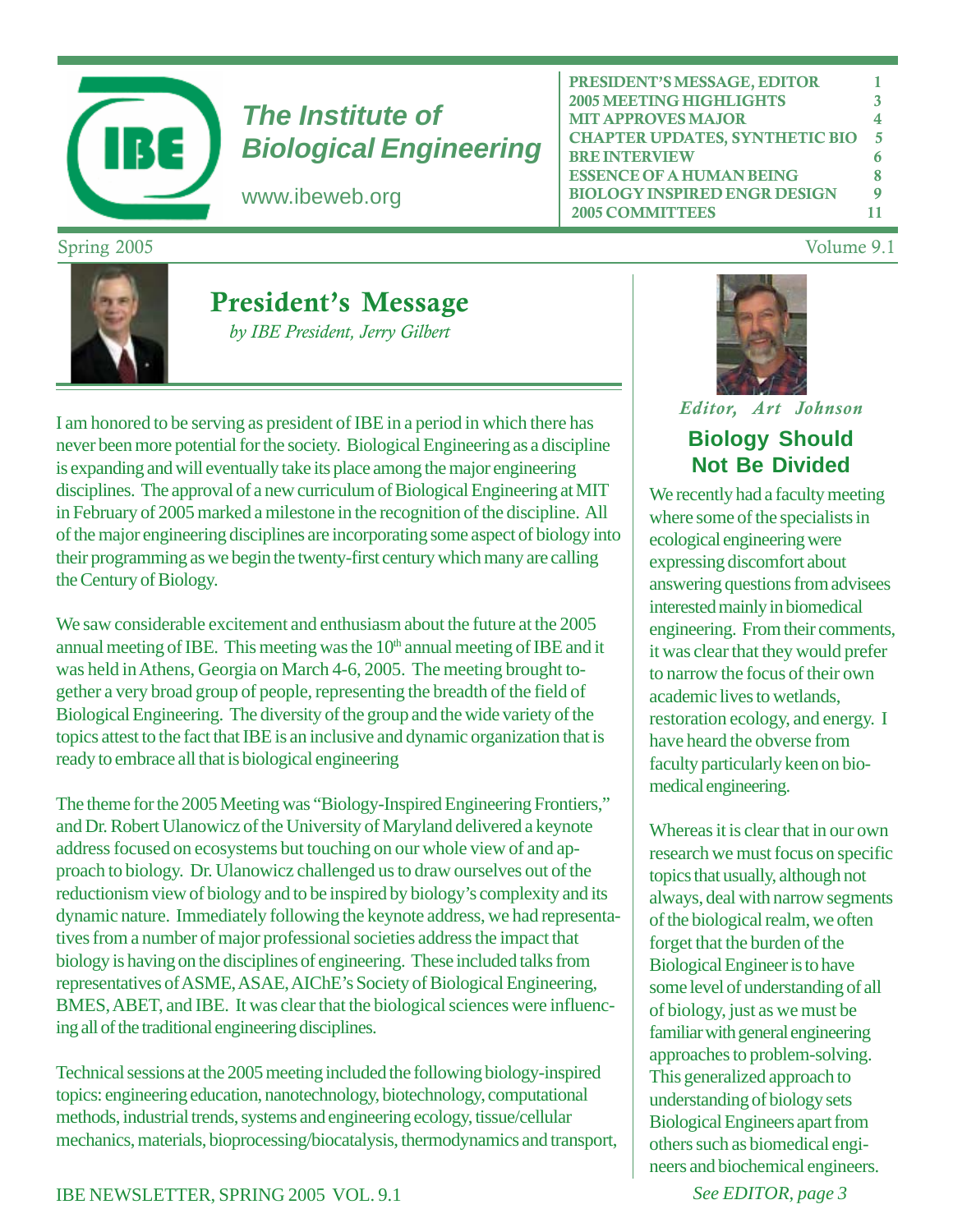#### *Continued from PRESIDENT page 1*

sensors and controls, and engineering design. There were 114 separate podium presentations available from which the 158 meeting attendees could chose. In addition to the technical sessions, a student poster session contained 37 excellent poster presentations.

Also at the annual meeting, I had the chance to present my vision and goals for IBE. It is my hope that IBE can become the society of choice for professionals, faculty members, and students in biological engineering. To assist in the development of IBE, I outlined the following specific goals for 2005:

 $\triangleright$  Increase membership in IBE by 50 to 100% with each member attempting to bring in at least one new member;

 $\triangleright$  Solidify relationships with other professional societies with emphases on biological engineering and related areas. An effort was started in 2004 to reach out to other societies such as IEEE/EMB, SFB, ASME, and AIChE/SBE, and I hope that we can establish agreements with these and other groups to advance the discipline of biological engineering;

Continue efforts to plan and deliver a core competencies conference to outline the essential elements of a biological engineering education. Past President Roy Young is taking the lead

> *The IBE Newsletter is edited by Art Johnson Biological Resources Engineering University of Maryland, College Park, MD 20742 Ph: 301-405-1184 Fx: 301-314-9023 e-m: aj16@umail.umd.edu*

in contacting interested societies and groups with the goal of funding such a conference in the fall of 2005 or early 2006.

Establish a quarterly email communiqué with the members of IBE to keep them abreast of topics of interest related to IBE and the discipline of biological engineering;

Revise the IBE brochure. A task force was named at the Athens meeting to begin this assignment immediately. Brahm Verma and Steve Walker will be leading this effort;

Convene a mid-year meeting of the governing board of IBE, the IBE Council, in early fall at a major airport hotel. This will allow the Council to better plan activities of IBE throughout the year, rather than relying solely on the meetings at the annual meeting;

Work with the undergraduate and graduate councilors to create additional and stronger student chapters; and

 $\blacktriangleright$  Help the students plan a new competition event for the 2006 meeting to add to the student poster competition. One suggestion was to

have an essay competition on a bioethics topic.

I extend my thanks to Past-Presidents Brahm Verma and Roy Young and to immediate Past-President Lalit Verma and the 2004 IBE Council for setting the stage for a great 2005, and I look forward to working with President-Elect Vince Bralts and the Council in the current year as we carry out the goals for IBE.

IBE is poised to grow and become a leading society for the field of biological engineering. I ask you to join with the other members and become more active in 2005 and to help shape the future of IBE. There are three specific things that you can do to help: 1) recruit at least one other colleague into joining IBE; 2) join one of the IBE committees and participate in the activities that they have planned for 2005; and 3) make plans to attend and participate in the 2006 annual meeting in Tucson. IBE is ready to move forward, and I invite you to be a part of its future.



*IBE members listen attentively while panel members offer advice to students asking questions about employment at the student-sponsored dinner during the IBE meeting.*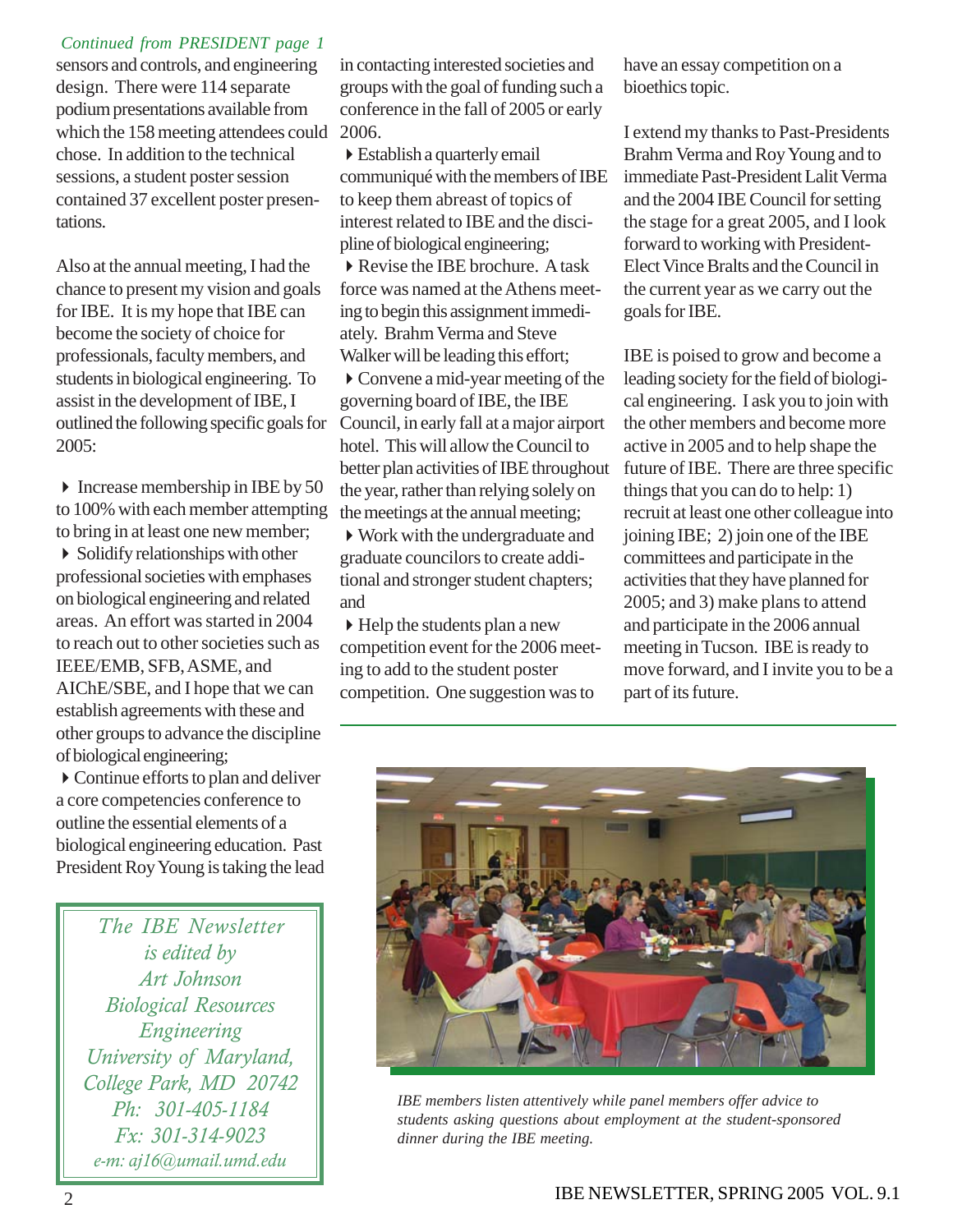#### *Continued from EDITOR, page 1*

Too many of us are more comfortable with talking about Biological Engineering than with biology, and that causes some of our hesitance to speak confidently about biological topics outside our areas of specialty. Yet, there are certain principles in biology that are not observed just at one level or another, but instead permeate all of biology.

It is at this general principle level that biology can be understood most easily. Once the general principles are known, it becomes more realistic to expect to be able to transfer knowledge of a familiar biological subject to one which is unfamiliar.

So what are these principles? Unfortunately, they have not yet been written down. They are waiting for Biological Engineers, such as you and me, to articulate them. I have tried to start this process in my Biology for Engineers book (www.bre.umd.edu/ johnson.htm), but it will take many of us to get it right. One principle, however, is clear: the genetic foundation of a population does not change unless there is a reproductive advantage to doing so. "Desirable" genes are not selected for, and "undesirable" genes are not selected against unless there is a selective process going on to begin with. You can bet on it.

Brian Hayes, writing in the July-August 2004 issue of American Scientist, describes a time when all knowledge was classified together as *natural science*. Every kind of knowledge and understanding, from chemistry and physics, mathematics, and biology to philosophy, metaphysics, and religion were taught as one. As time went on, these fields gradually split, each developing appropriate methods and terminology, and this reductionistic trend continues today. In the subdiscipline of biomaterials, for instance, we have specialists in polymers, in ceramics, and in metals. Some day, it seems, we may even see one specialty per specialist, and no one will understand anything anyone else has to say.

Stepping back a bit, we explore our own selves and find that we have some understanding of science, engineering, philosophy, music, art, social graces, religion, and countless other things. In other words, as biological beings, we integrate

knowledge about many specialties all the time.

A Biological Engineering design to produce a product or process intended for you and me can only be successful if all these areas of knowledge are considered. A design that fails in one critical area will be unsuccessful even if all else is perfect. The same would be true no matter what biological system is involved.

I conclude from all this that a basic understanding of the entire field of biology is necessary for the Biological Engineer. We can not chop off pieces of biology and ignore the rest; we cannot fail to recognize biology as entirely integrative and unified.

So, while my fellow faculty members may not be able to give specific answers to job possibilities outside their own fields of specialization, they ought to at least have some understanding of the broad opportunities that exist. And, when it comes to answering questions about biology or engineering, they should be confident in the answers they dispense. After all, biology is biology is biology. Right?

#### **Highlights of the IBE Council Meeting**

David Jones

**Treasurer's Report – Tom Richard d**istributed budget. 2004 deficit -\$4,028 **2005 Meeting Report** 158 registered , 153 attended

#### **President's Update** – Lalit Verma

Roy Young, Lalit Verma, Brahm Verma, and Jerry Gilbert met with various groups including SBM, EMB, AIChE, SBE, BMES, ASEE and others to work toward joint meetings, associate memberships, and other areas of collaborations. Roy Young worked on development of core competencies. Idea is to look at finding sponsorship for a conference (Gordon Style) to develop these competencies. AIChE, and SBM have been the most conversant on these issues.

#### **President's Report – Jerry Gilbert**

Jerry Gilbert will be providing a quarterly communication to the membership. Jerry Gilbert, Vince Bralts, and Roy Young will visit ARDEL in Minneapolis in June 2 and 3, 2005 with the Intent to meet with students and faculty. The visit is an opportunity to that will enhance stature and provide a significant connection for MIT. Intend to update, redesign and reproduce the IBE brochure.

#### **Nominations/Elections – Roy Young**

o Those elected for the coming year are: President Elect: Vincent Bralts; Secretary: David Jones; Graduate Student Councilor: Praveen Kolar; Undergraduate Student Councilor: Katherine Cleveland; Councilors-At-Large: Doug Cameron, Timothy Fisher, Shelia Grant, George Meyer, Terry Walker. Vince Bralts, by assuming the presidency, leaves a vacant position in the council membership. A person to fill this void will be identified.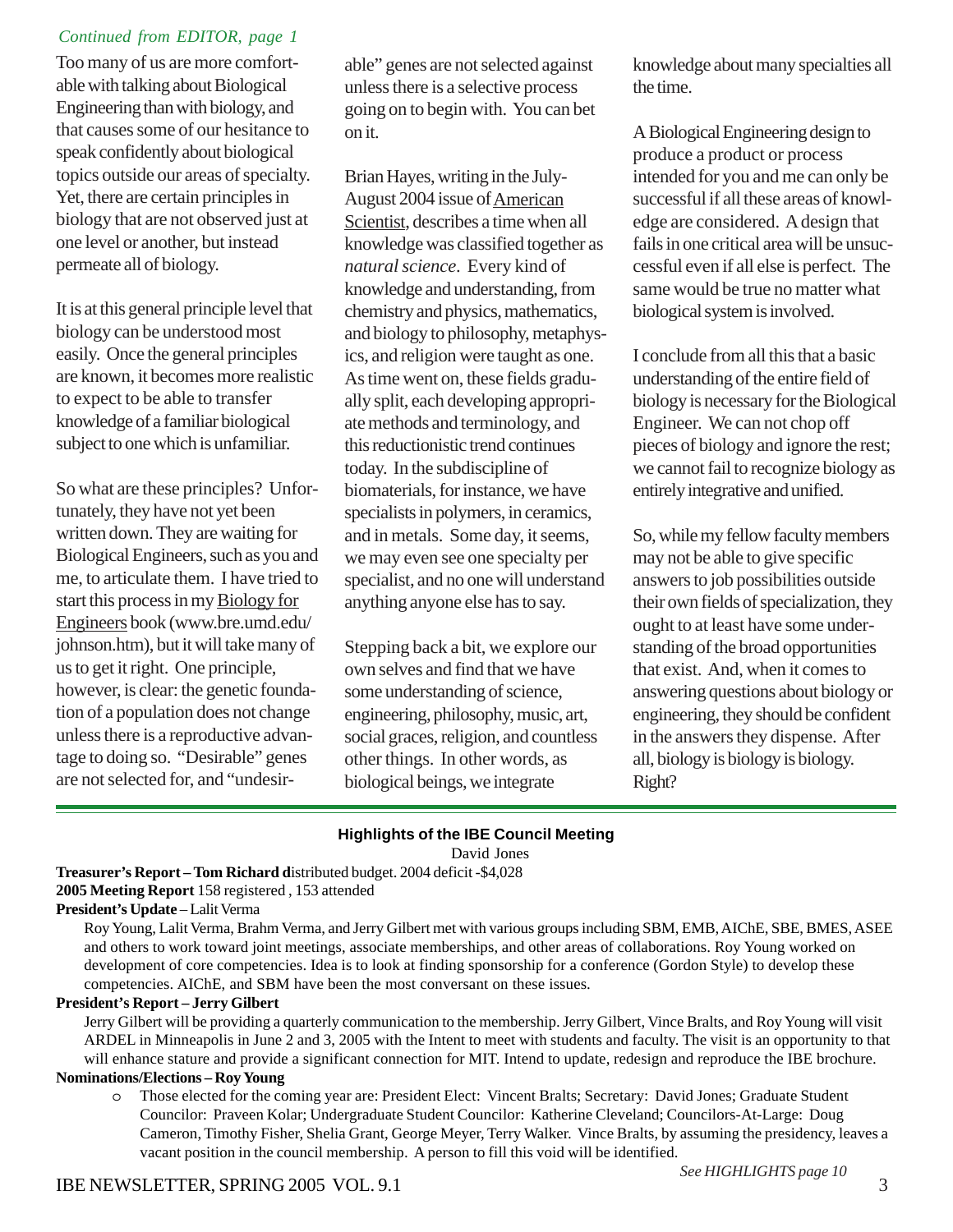# *News Release* MIT Establishes Groundbreaking Biological Engineering Major

The Massachusetts Institute of Technology faculty yesterday approved a new course of study for undergraduates, in biological engineering, the first entirely new curriculum established at the Institute in 29 years.

MIT is the first university in the nation to take the step of fusing molecular and cellular bioscience with engineering to create a new biological engineering discipline. Many other universities and medical schools offer biomedical engineering (or bioengineering) programs aimed at applying engineering to medicine, and there are biological engineering programs that have an entirely different focus generally mainly on agriculture. But an engineering discipline grounded in molecular and cellular biology, enabling a broad spectrum of applications, including but not focused on medicine, has not been established before now. Other universities are expected to be influenced by MIT's approach.

"MIT's program is pioneering the premise of doing engineering analysis, design and synthesis based in modern molecular life sciences with the aim of impacting a diverse set of application areas and industries ranging from microelectronic materials to ocean ecology," said Linda Griffith, professor of mechanical and biological engineering and chair of the biological engineering undergraduate program committee at MIT.

The MIT program is different because the engineering will be taught from the beginning entirely in the context of biology, rather than in the context of machines or chemistry or materials. By contrast, the curricula in biomedical engineering programs typically have students take their

engineering courses in various other engineering departments, then learn to apply engineering to medicine and physiology.

Nine new subjects at MIT have been developed for the course of biological engineering, in addition to advanced subjects in math, chemistry and biology. Core subjects include Thermodynamics of Biomolecular Systems; Fields, Forces and Flows of Biological Systems; Molecular, Cell and Tissue Biomechanics; Biomolecular Kinetics and Cell Dynamics; and two laboratory subjects in biotechnology and biological instrumentation. The math and science core will include organic chemistry, genetics, cell biology, biochemistry and differential equations.

MIT Provost Robert Brown described the establishment of the new program as "a tremendously important step in the development of the academic interface between biology, health science and engineering. It is wonderful to see MIT's leadership on this important frontier propelled by such a wonderful group of faculty colleagues."

The last new course of study established at MIT before today was Linguistics and Philosophy in 1976. Since then, other departments have added different "flavors" to their undergraduate degree programs. For instance, the Department of Mathematics now offers a bachelor of science in mathematics with an emphasis on computer science. A number of new graduate programs have been developed, most notably the Computational Systems and Biology program that started in 2004. But yesterday's faculty vote in favor of the new biological engineering course is the first new course of study in 29 years.

# **Best Poster Awards Announced**

1st Place An Undergraduate Biomechanics Module for Modeling the Development of Neuromuscular Disorder Impact of Static Flexion Duration R. LaBray, M. Solomonow, W.T. Monroe, LSU

2nd Place Development of a Microcounterlever Sensor Array M. Taveras, Stan Stolpe, David Britt, Utah State University

**3rd Place** Primary Recovery of Human Lysozyme from Rice Flour L.R. Wilken, Z.L. Nikolov, Texas A&M University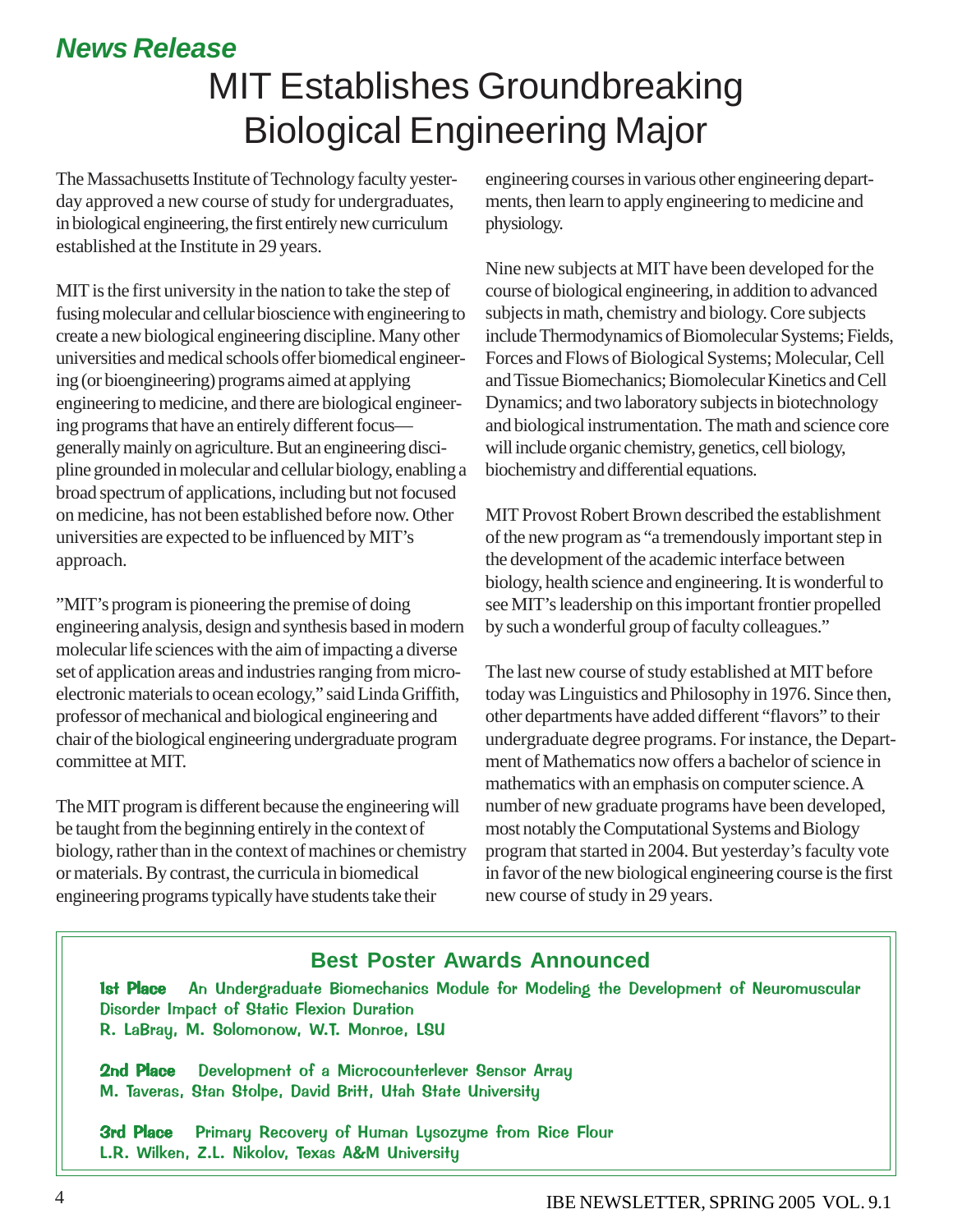## **Student Chapter Activities University of Georgia Praveen Kolar**

 We at university of Georgia are in the process of revamping our student chapter. In addition to our team, there are 8 new graduate students who are keen to get involved. We also had an opportunity to host a dinner at the recently concluded tenth annual IBE conference at Athens, GA. Presently we are working to restructure our graduate student lounge. Our plans for this year include collaboration with students from other departments like physics, biology, chemistry etc, and organizing a faculty-student mixer.

 One of our long term goals is to initiate an IBE student chapter interaction. For example, we love to interact with the student chapter at Clemson University or Mississippi State University. As these are located within a few hours drive, we could take a day off and visit these student chapters.

## **Update on the University of Maryland Biological Resources Engineering**

As announced at the IBE meeting, the BRE department faculty voted to petition the Provost to move the BRE Department and the BRE undergraduate and graduate programs to the College of Engineering from the College of Agriculture and Natural Resources. As part of that petition, the following provisions were requested:

1. BRE faculty members and other faculty from other departments would form a new department dedicated to the application of engineering related to biology, including medicine.

2. Some faculty could retain partial or whole appointments in the College of Agriculture.

3. Facilities and support personnel would remain with BRE.

4. No faculty salaries would decrease if appointments went from 12 mos. to 9 mos.

5. Departmental budgets should not decrease.

*See MARYLAND page 6*

## **Synthetic Biology Arthur T. Johnson**

One of the biggest buzzes at the most recent IBE meeting was about synthetic biology, or artificial life. There are estimates of about 100 labs worldwide attempting to create life forms that never existed before, including ones that are nothing like any other living thing (Stroh, 2005).

Steen Rasmussen and Liaohai Chen are attempting at Los Alamos National Laboratory to create life from the bottom up. They are locating the molecular machinery for their protocell on the outside, where a membrane is not needed. A clump of hydrophobic fatty acid molecules glues the thing together as a structure called a micelle.

Genetic material for the protocell will be supplied by peptide nucleic acid, or PNA, which has the same doublehelix structure and the same four chemical bases as DNA, but has a peptide backbone. A light-sensitive molecule will be able to provide the energy to convert precursor molecules into new fatty acids and PNA molecules.

Newly created fatty acids will be incorporated into existing micelles, making them larger and larger. At some point they become unstable and split into two, as a simple form of binary fission.

A top-down approach to artificial life is being attempted by Craig Venter at the Institute for Biological Energy Alternatives in Rockville, MD. His team starts with a simple 517 gene organism called *Mycoplasma genitalium*, and pares away as many genes as possible while still maintaining a semblance of life. As many as 215 genes may be unnecessary. A substitute genome is to be constructed from scratch and will require 300,000 chemical bases. If successful, the artificial life form could be loaded with genes to perform useful functions.

#### Reference:

Stroh, M., 2005, *Life Built to Order*, Pop. Sci.:64-70 98-99 (February).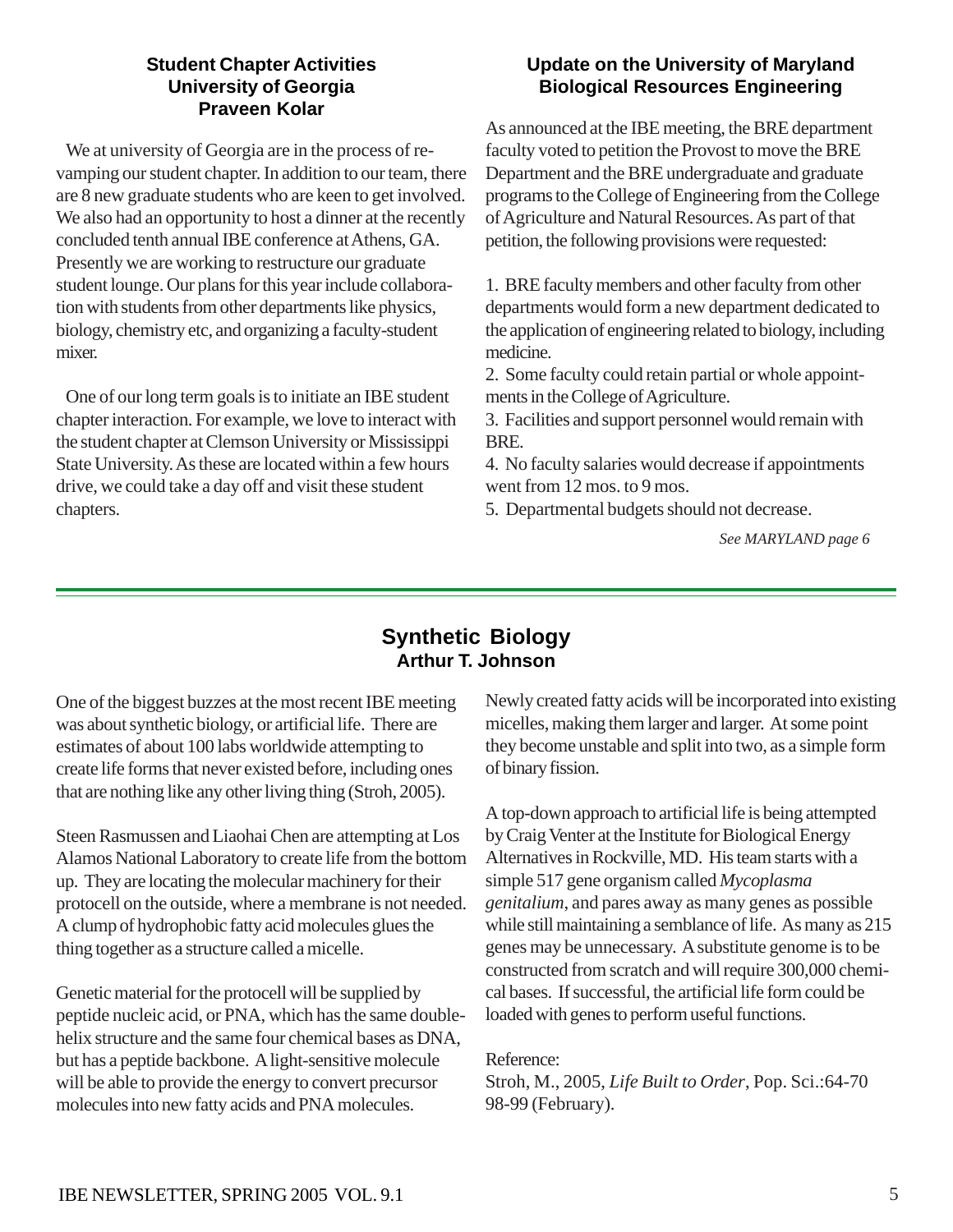*Continued from MARYLAND, page 5*

This petition was signed and delivered on 1 November 2004.

In this interval, the two Deans of Agriculture and Engineering met to discuss means by which this transfer could occur. Resources and sources of support were uppermost in these discussions. Each BRE faculty member was allowed to indicate where she/he wished to locate.

A meeting is scheduled for 22 April 2005 among the Provost, Deans, and BRE faculty. In announcing this meeting, the following principles were stated by the Provost:

 1. Faculty members in BRE will choose the college in which they wish to hold their appointment.

 2. Those who go to Engineering may be in the new Department of Bioengineering, when formed, or they may choose to join the faculty of other Engineering departments.

 3. Those who stay in Agriculture and Natural Resources will be in either the Department of Natural Resources and Landscape Architecture or some other unit, existing or to be created.

 4. In either college, those who go to an existing department will have to be accepted by that department's faculty.

 5. Appointments for those who go to Engineering will be changed over time to academic year appointments like those now prevalent in Engineering, and Maryland Agricultural Experiment Station and Maryland Cooperative Extension appointments will remain in Agriculture. (Those leaving who have such appointments will have their appointments changed to State instructional funding.)

This drama is still unfolding. Stay tuned.

# **Biological Engineer at Work**

Annette Dixon interviewed Cris Kloss, who graduated form the Biological Resources Engineering program at the University of Maryland in 1996. Chris has been working in bioenvironmental engineering.

#### *How did you choose your major?*

I wanted to major in an environmental specialization and originally was in the Environmental Engineering program in the Civil Engineering department. That program wasn't what I was looking for and I was considering changing majors to natural resources management or environmental science when I learned about the Biological Resources Engineering program (which was just getting started when I was an undergraduate in the early 90s). The focus on natural environmental systems with added coursework in biological sciences and chemistry was very appealing to me.

## *How did you get your job?*

A friend of mine in graduate school mentioned me to a coworker who put me in touch with my current boss. It ended up just being good timing, as my boss was looking for someone with my background. But I wouldn't have obtained this job if my friend hadn't asked around at her office.

*What does your job entail?*

I work at the Low Impact Development Center, a research-oriented non-profit that specializes in sustainable development and water resource protection. My job responsibilities are varied, ranging from designing sustainable development demonstration projects to writing environmental guidance manuals and documents, and working on collaborative research projects with professional organizations and universities.

## *Do you feel there is a firm understanding of biological engineering and applications at your job?*

Biological engineering is one of the foundations of the Low Impact Development Center. Low impact development methodologies are based on using natural features (or engineered systems mimicking natural features) to minimize storm water runoff and to mitigate its effects. There is a strong belief that environmental systems with decentralized controls such as bioretention cells, grassed swales are perhaps the best approach to dealing with stormwater volume and quality issues.

*Does a B.S. limit your career and would an advanced degree help? See AT WORK page 7*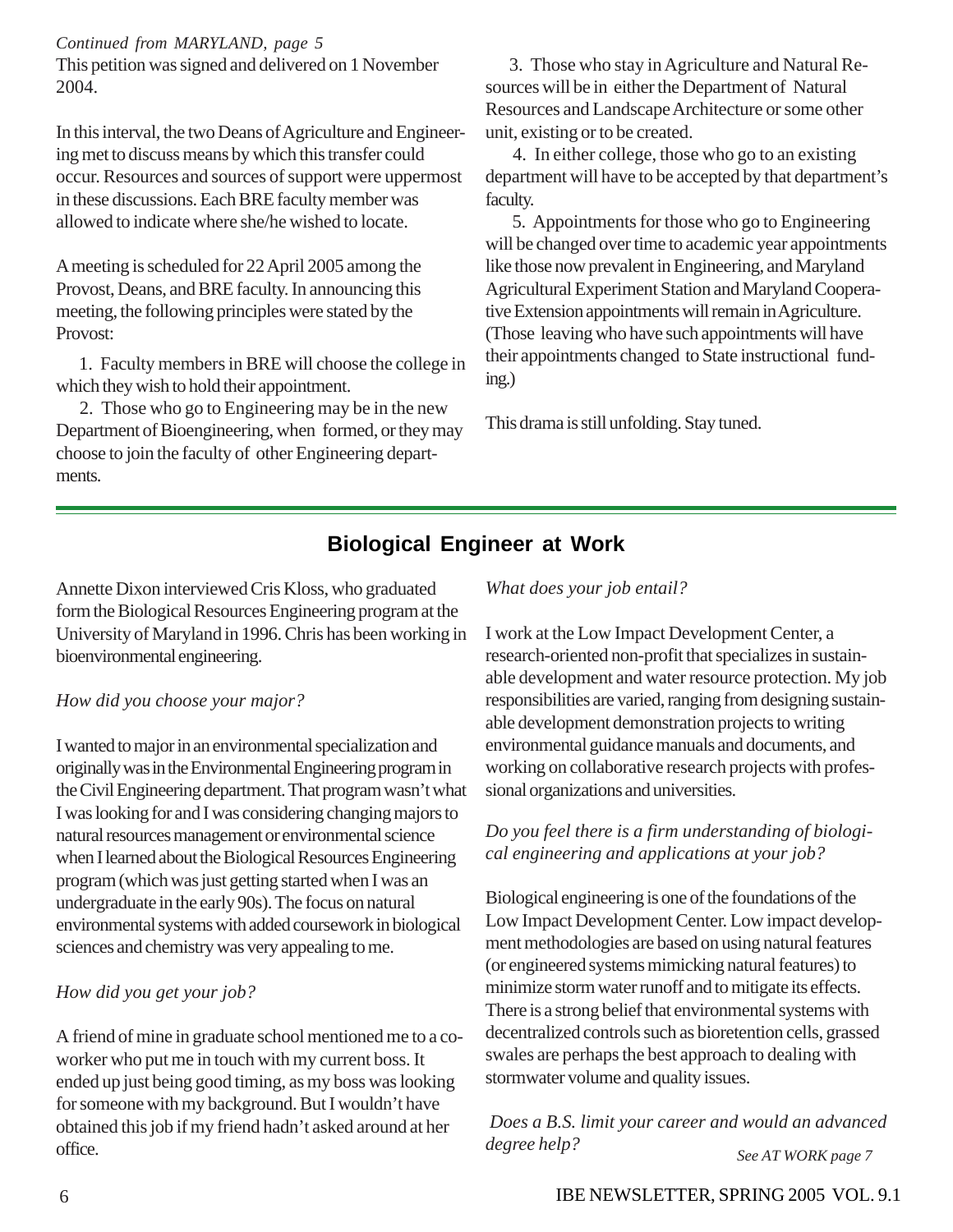#### *Continued from AT WORK, page 6*

I am a bit biased because I have received a graduate degree in environmental engineering and will receive a second graduate degree in environmental policy this May. For my personal career path, I felt that graduate degrees were very necessary, and they have been an invaluable component of the knowledge base that I attempt to apply to my work. I don't know that a B.S. limits one's career; there are still many job opportunities for those with a B.S., but it is increasingly desirable to have a graduate degree as well.

#### *Are you pursuing a PE certification?*

Currently, I am not pursuing a PE. My interests have focused more on policy issues surrounding environmental protection.

## *How much of what you have learned in school is applicable to your job?*

A great deal of what I learned, both in engineering and policy, is related to my job. I am very glad that the Biological Resources Engineering program required additional chemistry and biology coursework. Chemistry and biological sciences are at the foundation of so many environmental specializations.

## *Is the work you did in college similar to the work you're doing now?*

My current work environment is a bit more of an academic setting than some of my prior consulting work experience. Because of this, there are more similarities between my professional work and collegiate work. While I was consulting there were fewer similarities between work and school.

## *Do you feel the field of biological engineering is up to date in its major requirements?*

The program requirements prepared me very well for graduate school and work. Because of the breadth and variety of required program coursework, I felt that I had bit more comprehensive undergraduate background than others with comparable engineering backgrounds in graduate school.

## *Is there any course or skill you wished you had learned before entering the field?*

Although it's not possible with all the requirements of an engineering degree, I would have liked more exposure to social sciences and literature. These aren't exactly needed as professional requirements, but I wish I had had more exposure to non-technical classes while I was in school.

## *What fields in biological engineering do you see emerging?*

I can't give a good answer, because I'm not involved in evolving biological engineering trends at work.

#### *Do you have any advice for the up and coming biological engineers?*

Take advantage of the electives available at school. I was exposed to a topic and field of study in an elective course that became and has remained an academic and professional interest.

## *What types of pre-graduation experiences make a recent grad a more enticing hire?*

Although everyone gives this answer, good writing skills are always desired. Being able to convey scientific information to non-technical audiences is a much needed skill for any area of biological engineering. Practical work experience is always a plus, but I wouldn't necessarily take summer jobs for practical experience at the expense of interesting or socially conscious jobs or volunteer experiences. Being a student allows one to volunteer or take certain types of jobs that they won't be able to as a graduate. Employers are able to tell someone who is motivated and a good hire no matter what their employment background.

> **IBE congratulates Dr. Roy Young for his election as Vice Chair of the AIMBE Council of Societies.**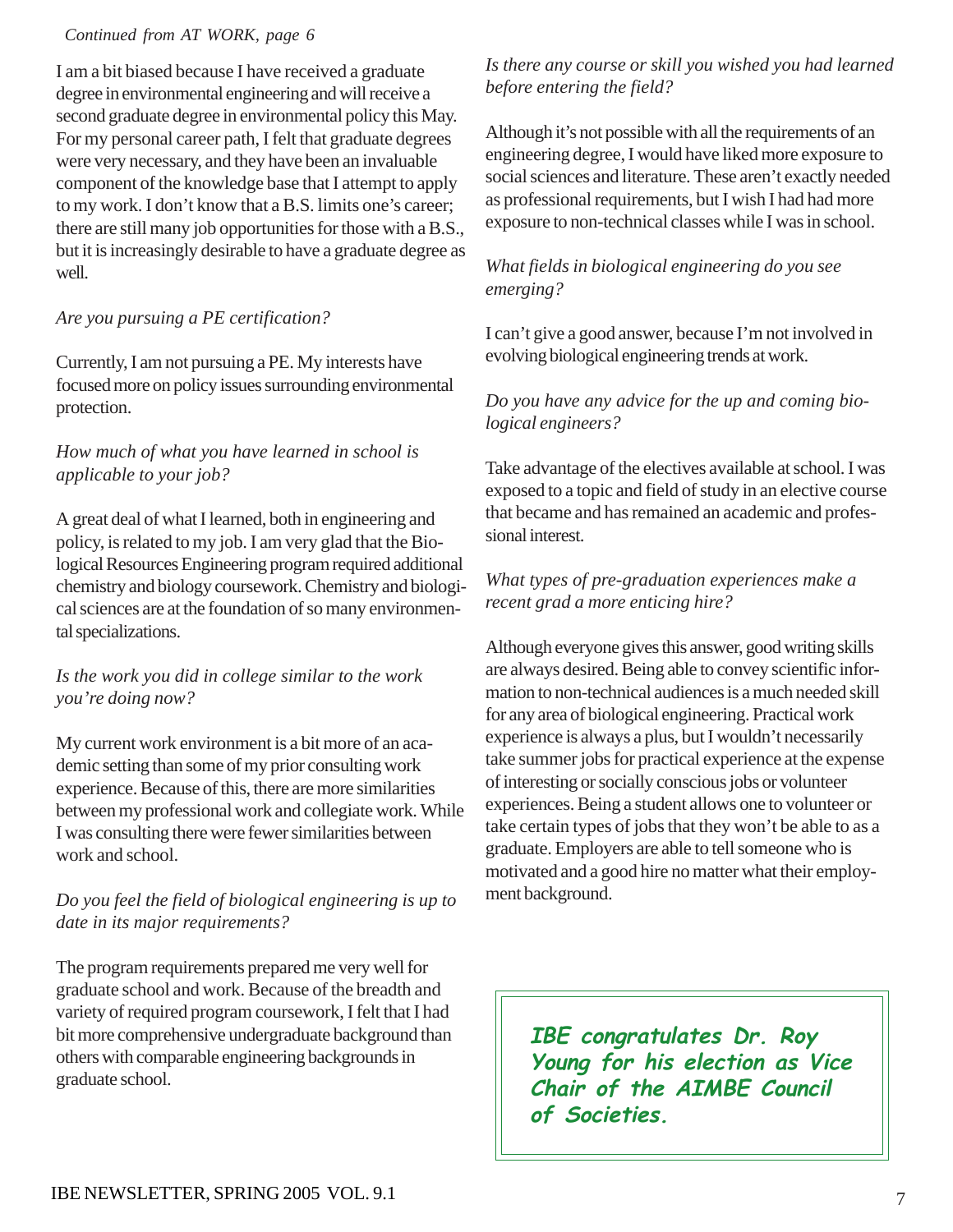# **Where Is the Essence of a Human Being?**

An excerpt from Biology for Engineers (www.bre.umd.edu/johnson.html):

The importance of emotional responses cannot be minimized, even for engineering purposes. Körner and Matsumoto (2002) have attempted to organize an artificial neural network model to analyze visual signals in a manner similar to the efficient parallel processing of the human brain. Many current approaches to this problem, they claim, have not attempted to understand the organization of the brain and its functioning. The current thinking about brain functioning is that relatively new brain structures, such as the neocortex is responsible for defining the parameters of brain function. According to this concept, the processing that goes on in the neocortex is responsible for recognition and plotting of responses. Older areas of the brain, the limbic system responsible for basic functions and emotional responses, are confined in their responses by the neocortex. This top-down idea has the psyche of an individual located in the higher centers of the brain.

Körner and Matsumoto (2002) say this top-down concept is wrong. Who a person is is actually determined by the limbic system. It is the emotional responses of the individual that determine the fears, loves, motivations, joys, and principles at the core of the person. The important self-image of a person is defined by the older structures of the brain. It is these structures that limit the responses of the newer parts of the brain in bottom-up fashion.

Needless to say, this turns the concept of human brain functioning upside down, and removes an important distinction made by some to divide humans from the rest of the animal kingdom. If true, the innate, hard-wired, patterns in the limbic system that make up the basic emotions have much more importance in human brain functioning than was previously thought. It also might lead to vastly improved engineering means to process information with the efficiency of the human brain.

What implications does this have for right-to-life cases when the patient has no activity in the higher centers of the brain, but does have activity in some of the more primitive centers?

In their concept of brain visual function, Körner and Matsumoto (2002) attribute a visual representation of objects to various older structures of the brain (colliculus superior (CS) and lateral geniculate nucleus (LGN)). Higher level processing in the inferotemporal cortex is limited by persona attributes defined by the amygdala (part of the limbic system).



Körner, E. and G. Matsumoto, 2002, Cortical Architecture and Self-Referential Control for Brain-Like Computation, *IEEE Engineering in Medicine and Biology Magazine* 21(5): 121-133 (Sept/Oct).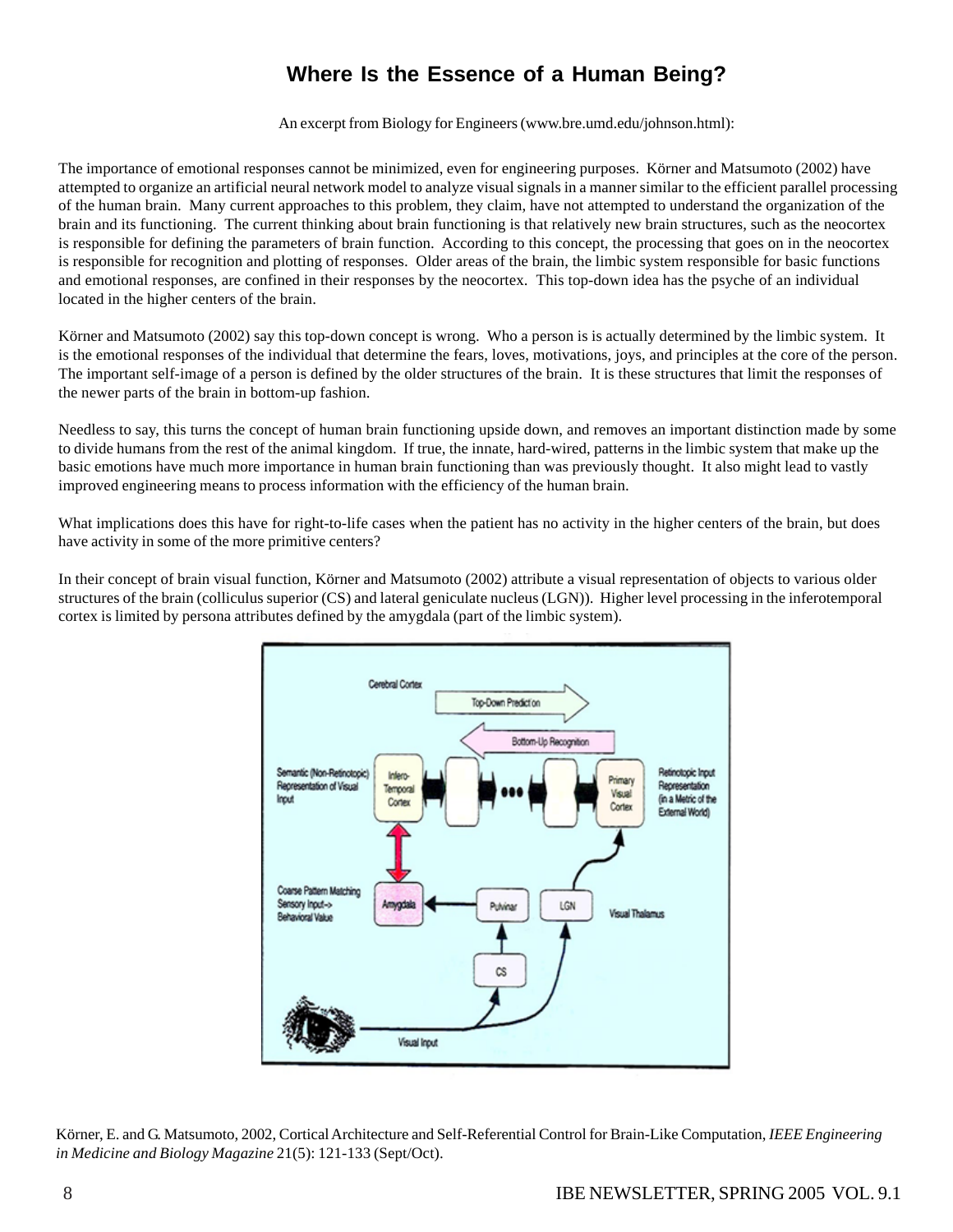# **Biology-Inspired Engineering Design: Report from IBE 2005**

James H. Dooley, PhD, PE. President Silverbrook Limited jdooley@seanet.com Ph: 253.838.7229

Biological engineering has only recently emerged<br>from an applied science to its current status as<br>legitimate field of engineering professional prac-<br>Biological systems orbibit a number of properties that from an applied science to its current status as a legitimate field of engineering professional practice. Biological systems exhibit a number of properties that challenge our traditional ways of thinking. Among the most dramatic are time and age dependent changes in form, composition and behavior, including evolution, adaptation, competition, emergent properties and others. Many biological processes respond to external stimuli such as light, temperature, pressure, population density, nutrition, etc. in sometimes-unpredictable ways through selfregulation, aggression, and learned or genetically derived anticipatory actions.

Rarely can we design one element of a process without deep connections to surrounding elements. In biology, inclusive systems and interactions tend to produce more robust and sustainable outcomes – in biology the operative word is AND versus the traditional design choice OR in engineering.

In spite of the great advances in biology and biological engineering science, designers are faced with high levels of uncertainty and many unknowns in their design efforts. Chaotic behavior is "normal" in biology. Every day we are surprised by discovery of previously unknown interactions between organisms and their environment, and among organisms in a population. The biological world is constantly affected by environmental and ecological pressures within and beyond what ecologists call the "natural range of historic conditions."

With all this chaos, uncertainty and unknowable stuff, there are fundamental principles that we can use as anchors. Form tends to follow function in biological engineering design. Survivability depends upon minimizing energy consumption and maximizing energy conservation. Interactions and communication is based on minimizing the information content of messages and signals. Structural arrangements and distribution of biological elements in a system maximize system survival in the short term and sustainability over an uncertain long term.

The IBE 2005 panel included leading developers of biological engineering design. Each came to the discipline of biological engineering from very divergent backgrounds and perspectives. Dr. Nam P. Suh from the Mechanical Engineering program at MIT is a former department chair of mechanical engineering and creator of the Axiomatic Design methodology. Dr. Joel Cuello has worked to develop a philosophy and method for design based on his history in agricultural and biological engineering. Dr. Drew Endy received his undergraduate in civil engineering, masters in

environmental engineering and PhD in biochemical engineering. Remarkably, although they came from different backgrounds and practice in different areas, their ideas about design in biological engineering share many elements – functional objectives, constraint systems, and hierarchical process models.

Drew Endy http://web.mit.edu/endy/www/index.html was from the Synthetic Biology Group at MIT http:// web.mit.edu/synbio/www/ . His talk discussed (i) libraries of standard biological parts (e.g., http://parts.mit.edu/), (ii) part abstraction and an abstraction hierarchy that supports the engineering of many-component integrated genetic systems, and (iii) the decoupling of biological system design from system fabrication. The future of biological engineering design should parallel the "mature" engineering disciplines (e.g., mechanical, chemical, electrical, civil, and software) in that designers should be able to routinely integrate large numbers of wellcharacterized components to produce many functioning systems. A scaleable development path for biological systems engineering might be inspired by past successful experiences in other engineering disciplines.

Joel Cuello http://ag.arizona.edu/ABE/People/ Faculty\_Homepages/Cuellos\_Homepage/WEBPage.htm presented the latest thinking on his concepts of the duality of biological engineering design as a pair of methods that connect engineering *and* biology, encompassing both "connecting engineering *to* biology" and "connecting biology *to* engineering" in its engineering design process. The first directional case of "connecting engineering to biology" pertains to the application of the engineering design process to regulate and manipulate a given biological system for the purpose of achieving a desired end. The second directional case of "connecting biology to engineering" pertains to employing the knowledge of the attributes of biological systems to inform or guide the engineering design of a physical system for the purpose of achieving a desired end. For "connecting engineering to biology," the object of the design process is a biological system and its design factors are limited by physicochemical principles. Contrastively, for "connecting biology to engineering," the object of the design process is a physical system and its design factors are limited by biological attributes.

Nam Suh http://me.mit.edu/people/personal/npsuh.htm presented an engaging introduction to the application of axiomatic design methods for doing design in the biological arena. Dr. Suh showed how the independence axiom can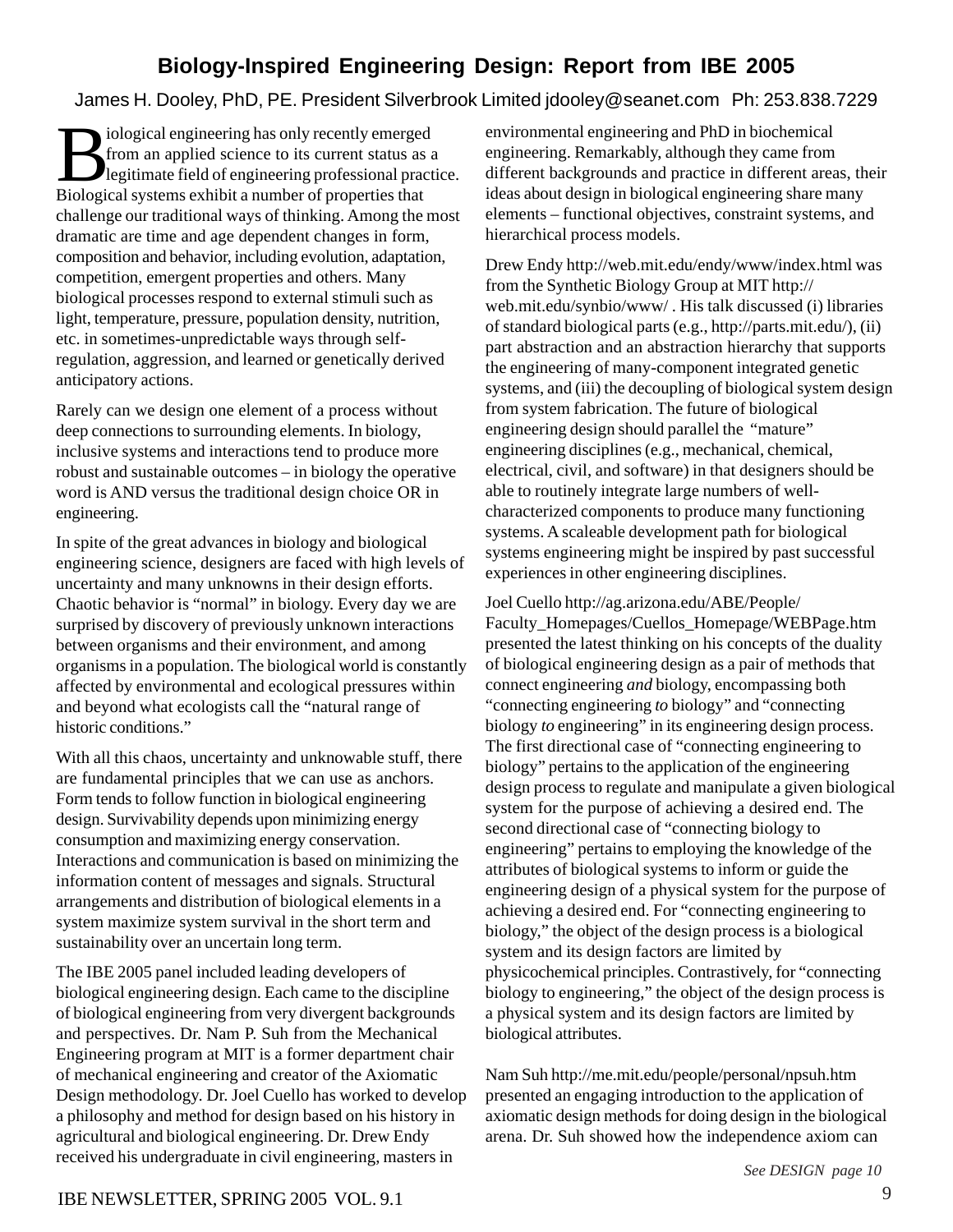#### **Headquarters Report – Amy Lemon**

Membership numbers look good. Web site Stats: 4500 hits since January 1, 2005; 36000 hits in 2004 calendar year; 8200 hits in 2003 calendar year; 2005 Meeting Program — 588 hits (February)

#### **2006 Meeting – Mark Riley**

Tucson is the location with March 3, 2006 as the target date.

#### **Meetings – Steve Hall**

o Candidates for the 2007 site are: Binghamton University, Binghamton; MIT, Boston; North Carolina State, Raleigh

o Candidates for the 2008 site are: College Park, MD; Penn State, State College; Utah State, Logan

#### **Branches and Chapters – Lalit Verma**

Each chapter will be contacted this year. Katherine Cleveland reported that student activities under consideration for the 2006 meeting include: considering ethics essay competition; planned recreational activities; panel discussion; job/internship contacts; undergrad seminars

#### **Membership – Czarena Crofcheck**

There are 79 student members and 64 regular members. These data are accurate prior to the 2005 meeting.

#### **IBE Development Fund – Brahm Verma**

A contribution of \$1050 was received in 2004. A contribution of \$100 was received at this meeting.

#### **New Business**

Lalit Verma moved, and George Meyer seconded, that the dues for students be reduced from \$25 to \$15. Discussion ensued. The motion carried. This will go into effect for the 2006 year.

Brahm Verma moved and Roy Young seconded the following resolution…

*"Be it so resolved that the Institute of Biological Engineering endorses and supports the creation of ABET program criteria for biological engineering. Furthermore, the Institute offers its assistance to the members of ABET as they seek to implement the new criteria."*

The motion passed.

#### *Continued from DESIGN, page 9*

be used to decouple seemingly intractable problems for subsequent solution. There are several key concepts that are fundamental to axiomatic design: the existence of domains, mapping, axioms, decomposition (by zigzagging between the domains), theorems, and corollaries. For a system to be robust and stable, it must satisfy the Independence Axiom, which states that the functions (i.e., functional requirements, FRs) of the system must always be independent from each other and must always be satisfied by choosing a correct set of design parameters (DPs). In biological systems, we know DPs, but we often do not know FRs. Therefore, FRs must be established based on our understanding the functions of the biological system. It appears that the Independence Axiom is satisfied by many biological systems.

The high-level FRs and DPs are decomposed to the "leaf" level (i.e.,

the lowest level) through zigzagging between the functional and physical domains so as to achieve the highest FRs in terms of the leaf-level DPs. We must relate FRs and DPs using a design matrix throughout the system design, thereby creating a hierarchy of FRs and DPs. The design matrix enables us to determine how the highlevel FRs are related to the molecular behavior (i.e., lower-level DPs). The Information Axiom states that the probability of satisfying the FRs should be maximized. The process of evolution might have eliminated those biological systems that do not satisfy this axiom.

One of the major goals of science and engineering is to reduce complexity. Complexity is defined as a measure of uncertainty in achieving the specified FRs. Complexity can be a function of time or can be completely independent of time, depending on whether or not the system range changes as a function of time. Therefore,

complexity can be classified into the following two kinds: *time-dependent complexity* and *time-independent complexity*. The time-independent complexity can further be subdivided into real complexity or imaginary complexity. The information content defined by the Information Axiom is a measure of time-independent real complexity. When the system range moves as a function of time, there are two types of time-dependent complexity: time-dependent *combinatorial complexity* and timedependent *periodic complexity*. We can reduce time-dependent complexity by transforming a system with combinatorial complexity into a system with periodic complexity. Many biological systems have a functional periodicity (e.g., cell mitosis). An outcome of the audience response to these three presentations is that IBE will seek to expand the design content of IBE 2006 to be held in Tucson.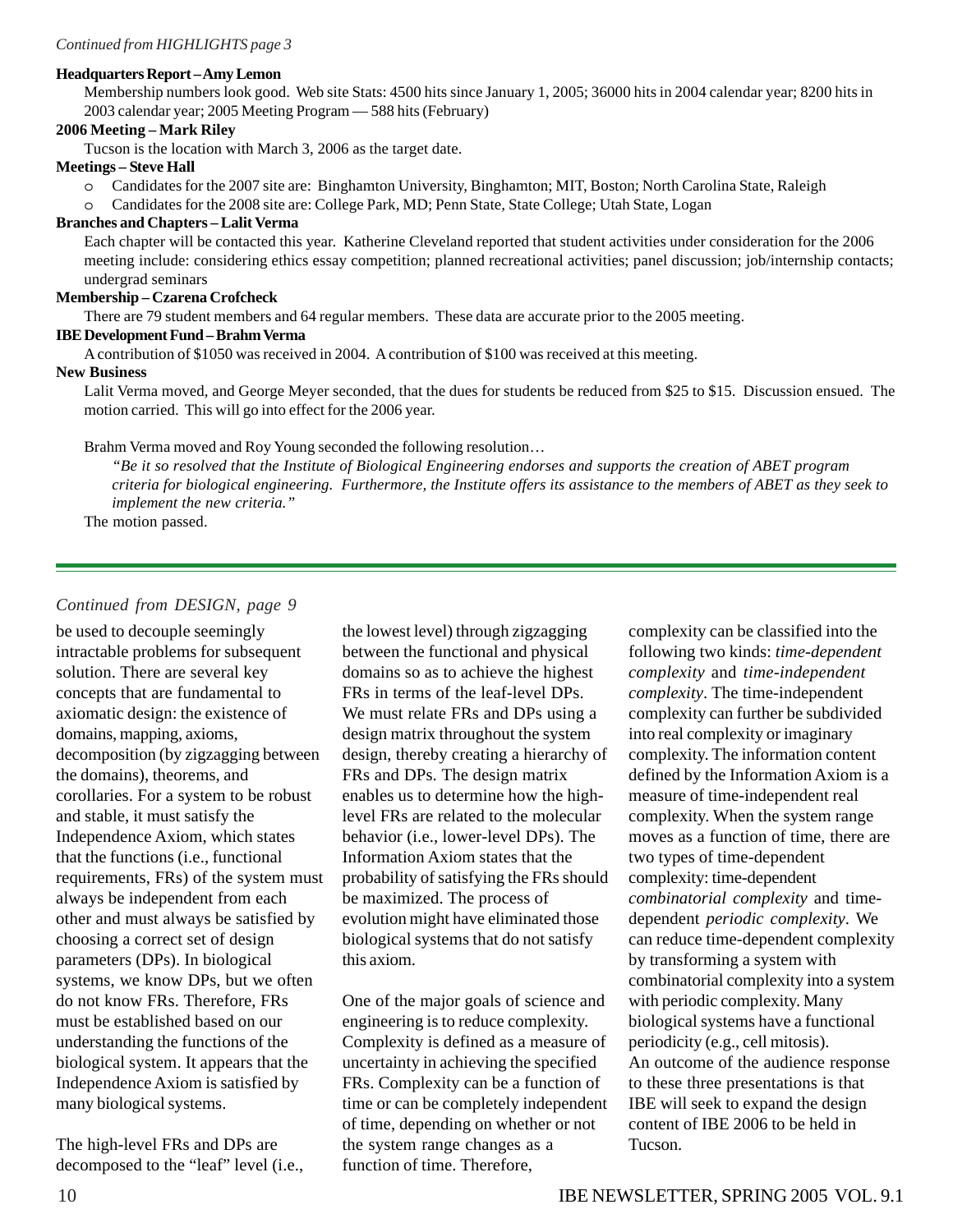# **2005 IBE Committees**

| <b>Chapters/Branches</b>     | Chair:<br>Members:                | Lalit Verma<br>Dawn Farver<br>Filip To<br>Mari Chinn<br>Norm Scott<br><b>Barb Crompton</b><br>Katherine Cleveland | lverma@uark.edu<br>dfarver@uark.edu<br>fto@abe.msstate.edu<br>mari_chinn@ncsu.edu<br>nrs5@cornell.edu<br>babz1121@hotmail.com<br>kc171@msstate.edu |
|------------------------------|-----------------------------------|-------------------------------------------------------------------------------------------------------------------|----------------------------------------------------------------------------------------------------------------------------------------------------|
| Membership                   | Chair:<br>Members:                | Czarena Crofcheck<br><b>Vince Bralts</b><br>Jerry Gilbert<br>Antje Baeumner                                       | ccrofche@bae.uky.edu<br>bralts@purdue.edu<br>jgilbert@provost.msstate.edu<br>ajb23@cornell.edu                                                     |
| <b>Bylaws</b>                | Chair:<br>Member:                 | Tom Richard<br>Brahm Verma                                                                                        | trichard@psu.edu<br>bverma@engr.uga.edu                                                                                                            |
| <b>Education</b>             | Chair:                            | Roy Young<br><b>Tim Fisher</b><br>David W. Gatchell<br>Leann Lesperance<br>Joel Cuello<br>Tim Taylor              | rey2@psu.edu<br>tsfisher@purdue.edu<br>d-gatchell@northwestern.edu<br>llespera@binghamton.edu<br>jcuello@ag.arizona.edu<br>ttaylor@cc.usu.edu      |
| <b>Meetings</b>              | Chair:<br>Vice Chair:<br>Members: | Terry Walker<br>Sheila Grant<br><b>Steve Hall</b><br>Vangie Alocilja<br>Mark Riley                                | walker4@clemson.edu<br>GrantSA@missouri.edu<br>shall@bae.lsu.edu<br>alocilja@msu.edu<br>riley@ag.arizona.edu                                       |
| <b>Nominations/Elections</b> | Chair:<br>Members:                | Lalit Verma<br>Roy Young<br>Brahm Verma<br>Jim Dooley                                                             | lverma@uark.edu<br>rey2@psu.edu<br>bverma@engr.uga.edu<br>jdooley@seanet.com                                                                       |
| <b>Public Relations</b>      | Chair:                            | <b>Steve Walker</b><br>Doug Cameron<br>Charles Kinoshita                                                          | swalker@psu.edu<br>doug_cameron@cargill.com<br>kinoshi@wiliki.eng.hawaii.edu                                                                       |
| <b>Publications</b>          | Chair:<br>Members:                | Mark Eiteman<br><b>Tim Taylor</b><br>Art Johnson<br>Dennis Heldman<br>Ajit Srivastava<br>Judy Bordeau             | eiteman@engr.uga.edu<br>ttaylor@cc.usu.edu<br>aj16@umail.umd.edu<br>drheldman@earthlink.net<br>srivasta@egr.msu.edu<br>director@ibeweb.org         |
| <b>Recognition/Awards</b>    | Chair:                            | David Jones<br>George Meyer                                                                                       | djones1@unl.edu<br>gemeyer@unlnotes.unl.edu                                                                                                        |
| <b>Web Content</b>           | Chair:<br>Member:                 | <b>Steve Walker</b><br>Jerry Gilbert                                                                              | swalker@psu.edu<br>jgilbert@provost.msstate.edu                                                                                                    |